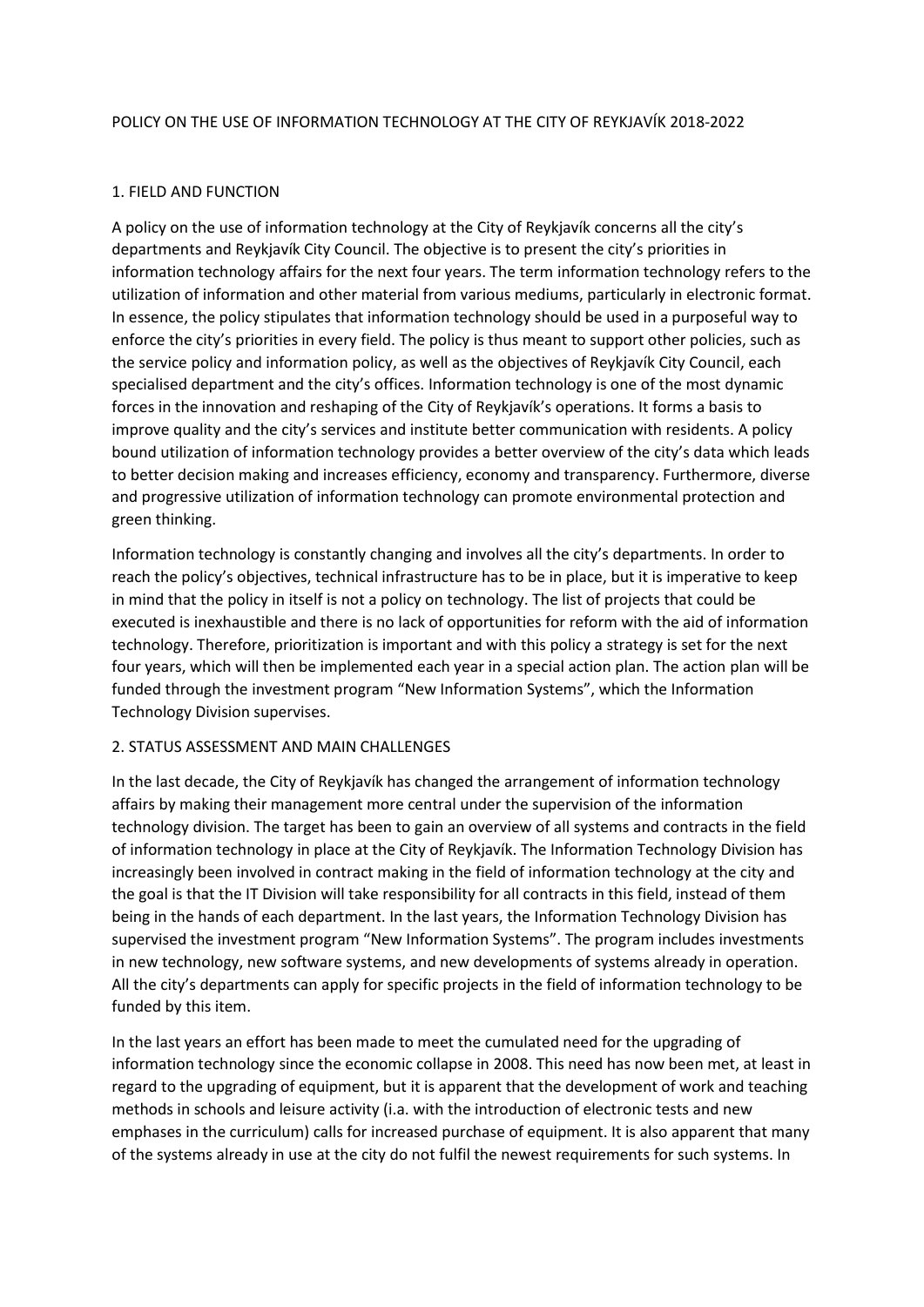addition, new laws on personal privacy call for different work procedures. It is therefore time to set a new vision on the uses of information technology in the next years.

Information technology is an expensive field that usually turns in profit even though it is not always obvious or measurable. The appropriate utilisation of information technology is the prerequisite for reducing waste and increasing efficiency in every field. The lifetime of information systems varies because rapid technological changes and innovation call for different work methods. Investment in transformed and better technology that is well implemented gives multiple returns in increased performance, better services, more efficiency, increased security and thereby more reliability. Progress in information technology creates opportunities for further joint ventures and improved utilisation of the funding used on operating information technology systems. It is therefore important to inform employees, managers, and politicians about information technology, so the city can make the best use of it. It is also necessary to increase co-operation between departments and offices to gain even more quality in operations and services. The main challenges of the City of Reykjavík for this policy to be realized is to prevent decisions being made that work against its objectives, that funding to the field will be reduced and that the policy's implementation will be incomplete. It is therefore important to make regular status assessments in this field and take action if needed. It is furthermore necessary to introduce the policy adequately and promote it throughout its duration. A profitability assessment is also preferable for bigger projects where applicable.

#### 3. VISION AND MAIN OBJECTIVES

In the coming years, the City of Reykjavík looks toward information technology being systematically used to reduce waste and enhance productivity in operations, improve service and promote increased transparency towards its citizens.

The main objective of the Policy of the Use of Information Technology at the City of Reykjavík is that information technology will be used in a sensible and enlightened way so that it enables the city to reach its objectives in every field. For that to happen, a close eye must be kept on technology development while ensuring that innovations are only implemented after serious consideration. A holistic view must be taken, and existing infrastructure and solutions taken into account. It is important to find and utilize information technology solutions that reduce waste and increase efficiency in the city's operations. That mainly involves improving services to citizens by modern means, promoting environmentally friendly solutions, stronger support of the city's operations and increased transparency and more open data.

#### 4. SUB-OBJECTIVES

The policy's sub-objectives are four in all and support the vision and main objectives listed above.

## 1. Ensuring basic function

Decisive steps should be taken to ensure that the city's technological infrastructure is sturdy enough for all the city's departments and offices being able to use information technology to reach their objectives. That entails i.a. that the technological service for the departments and offices is regularly revised and clearly presented. It also has to be guaranteed that there is existing knowledge to use the information technology equipment available at each time.

It is necessary for connections to be powerful and secure and that software is adequate for the registering of data, the analysis of data and the interconnection of data between systems. When new software is taken into use, care must be taken that it builds on open standards and technical specification with the objective to reduce the cost of development and increase interoperability. In accordance with other policies of the city and the European Union's emphases, an emphasis is placed on reusable, open and free solutions, wherever applicable and practical. The prioritization of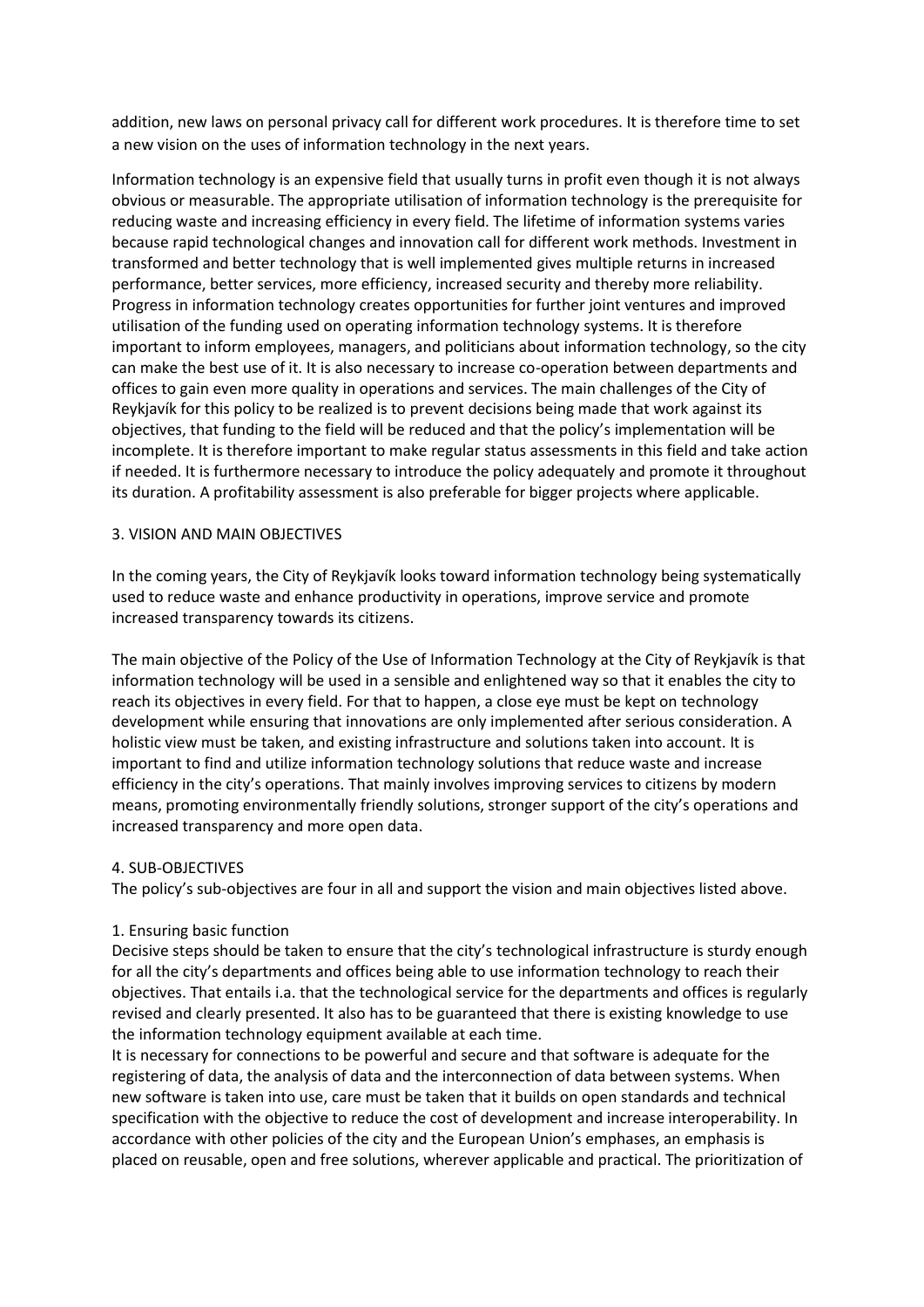software should support operational basic needs, so that regular services and mandatory projects have priority over other software projects in the development of information systems.

# 2. Increased effectiveness

Information technology should be used to improve management, reduce waste and increase effectiveness in the city's operations. New solutions bring opportunities to increase operational flexibility. Joint procurement in the field of information technology has returned great savings and therefore an emphasis is placed on further supporting joint purchases.

Good management and decision making are based on data. Powerful analytical tools must therefore be present so that key figures and indicators can be easily deduced. Information technology should be used to support co-ordinated registration of data. An accessible overview of the city's data must also be established and employees' access to the data they need for their work ensured. Furthermore, access to open data should be improved, not only by providing general access to data but also by enabling all users to use, transform and share data by any method they choose. In addition, public access to open data and open consultation processes bring opportunities for improved effectiveness at the City of Reykjavík.

# 3. Improved service

Information technology should be used to provide exemplary services and enable the City of Reykjavík to be in a leading position as a service provider in the public sector. Electronic service should be the first choice and therefore processes and applications will be systematically made electronic and the city's data bases interconnected as well, so that citizens can tend to their affairs in one place. Information needs to be interconnected so that data travels between places and not people, as far as the law permits. The design should be universal so that everyone can use the service.

## 4. Progressive use

The City of Reykjavík will promote a responsible, diverse and progressive use of information technology.

Information technology should increasingly be used for innovation and enable more environmentally friendly solutions in all the city's departments. It is imperative to establish knowledge of the possibilities and uses of information technology to maximize its utility i.a. to improve information provision, services and education.

Information- and technology literacy should be strengthened, and computer games, programming and other diverse tools of information technology used more frequently, when applicable. The mediation of culture and development of experiences will be driven by the use of information technology where user-oriented design is the point of reference.

## 5. INDICATORS OF SUB-OBJECTIVES

In the table below are indicators for each sub-objective of the policy, objectively measuring the progress of the objective. A status assessment of the policy shall be made by referring to these indicators.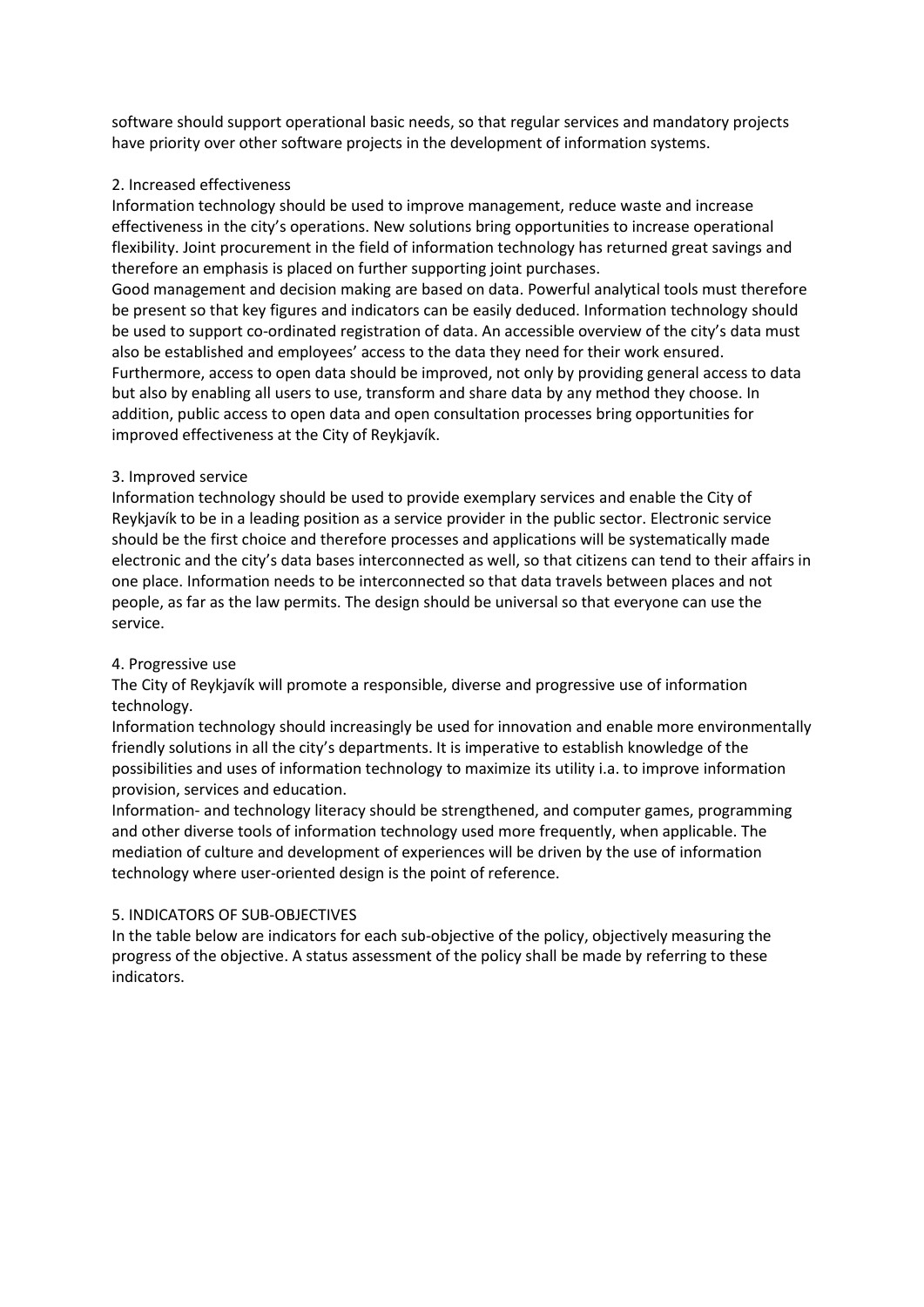| Nr.            | Objective                    | <b>Indicators</b>                                               | <b>Situation 2017</b>                                                                                                                                                                 | Guidelines 2020                                                                                                                                                                                                                                                         | <b>Guidelines 2022</b>                                                                                                                                                                                                                                                                                                                |
|----------------|------------------------------|-----------------------------------------------------------------|---------------------------------------------------------------------------------------------------------------------------------------------------------------------------------------|-------------------------------------------------------------------------------------------------------------------------------------------------------------------------------------------------------------------------------------------------------------------------|---------------------------------------------------------------------------------------------------------------------------------------------------------------------------------------------------------------------------------------------------------------------------------------------------------------------------------------|
| $\mathbf{1}$   | Ensure<br>basic<br>function. | Internet<br>connections at<br>the city's<br>workplaces.         | Around 25% of all<br>connections are<br>xDSL.                                                                                                                                         | The percentage will be 2%.                                                                                                                                                                                                                                              | The percentage will be 1%.                                                                                                                                                                                                                                                                                                            |
|                |                              | Number of<br>operational<br>incidents.                          | 22                                                                                                                                                                                    | They have decreased by<br>25%.                                                                                                                                                                                                                                          | They have decreased by 50%.                                                                                                                                                                                                                                                                                                           |
|                |                              | Number of<br>security incidents.                                | 21                                                                                                                                                                                    | They have decreased by<br>25%.                                                                                                                                                                                                                                          | They have decreased by 50%.                                                                                                                                                                                                                                                                                                           |
| $\overline{2}$ | Increased<br>efficiency.     | An accessible<br>overview of the<br>city's data and<br>systems. | No overview<br>available of the<br>city's data and<br>systems.                                                                                                                        | All of the city's data and<br>systems are mapped and<br>diagnostic tools for educing<br>key figures fully instilled.                                                                                                                                                    | All connections between the<br>city's systems are mapped.                                                                                                                                                                                                                                                                             |
|                |                              | Registrations and<br>hosting of data.                           | Data is often<br>repeatedly<br>registered and<br>saved. Co-ordinated<br>work procedures in<br>registration are<br>lacking and<br>traceability is not<br>sufficient.                   | The hosting of data has<br>been mapped.                                                                                                                                                                                                                                 | The number of hosts will have<br>been reduced by 50% and co-<br>ordinated work procedures<br>introduced.                                                                                                                                                                                                                              |
|                |                              | Access to open<br>data.                                         | The City of<br>Reykjavík has ten<br>data packages at<br>the website<br>opingogn.is.                                                                                                   | They will have increased by<br>50%.                                                                                                                                                                                                                                     | All data will be published as<br>open data unless valid reasons,<br>such as laws on personal<br>privacy, prohibit it.                                                                                                                                                                                                                 |
| 3              | Improved<br>service.         | Number of<br>applications in<br>electronic format.              | Ca. 50% of all<br>application forms at<br>the city are<br>available in an<br>electronic format.                                                                                       | The percentage will be<br>80%.                                                                                                                                                                                                                                          | All application forms will be<br>fully electronic.                                                                                                                                                                                                                                                                                    |
|                |                              | Increased self-<br>service.                                     | There is almost no<br>self-service<br>available at the City<br>of Reykjavík and a<br>lack of<br>interconnectedness<br>of data and<br>systems.                                         | An overview will have been<br>gained over service<br>procedures that can<br>become electronic. The<br>instalment of a self-service<br>system will have started.                                                                                                         | Self-service will be residents'<br>first option.                                                                                                                                                                                                                                                                                      |
| 4              | Progressive<br>utilisation.  | Number of<br>electronic<br>Signatures.                          | Electronic<br>signatures have not<br>been introduced at<br>the City of<br>Reykjavík.                                                                                                  | 10% of all documents<br>created at the city will be<br>electronically signed. Travel<br>permits will only be signed<br>electronically.                                                                                                                                  | 50% of all documents created<br>at the city will be electronically<br>signed. All minutes of meetings<br>will be electronically signed<br>when a signature is needed.                                                                                                                                                                 |
|                |                              | Informative<br>meetings on<br>information<br>technology.        | The Information<br><b>Technology Division</b><br>does not have<br>regular<br>introductions on<br>the use of<br>information<br>technology at the<br>city's departments<br>and offices. | A formal co-operative<br>platform between the IT<br>division and individual<br>departments and divisions<br>in the field of information<br>technology will be formed.<br>The IT division will have<br>held at least one<br>introduction in each<br>department/division. | An educational program on the<br>use of information technology<br>will be organised each year in<br>co-operation with the Office of<br>Human Resources.<br>There will also be education<br>made available on digital sense<br>of citizenship, the protection of<br>personal privacy and more<br>concerning information<br>technology. |